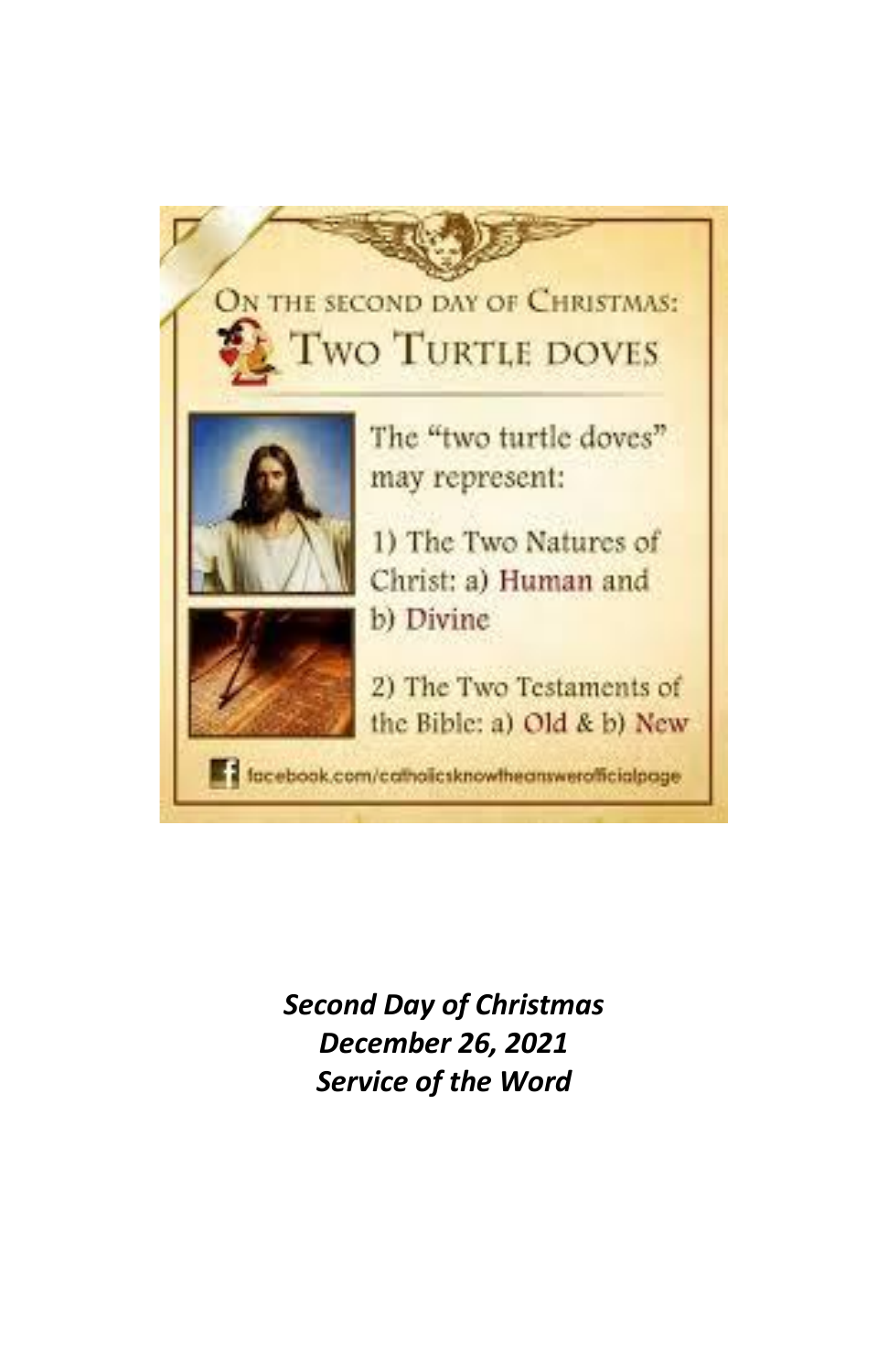# **Prelude**

# **Invitation**

*Blessed be the holy Trinity, one God, who sends the word with angels, who is made flesh among all peoples, and who breathes peace on all the earth.* **Amen.**

In Christ, we are bold to name our sin and cry out for peace.

# **Confession and Forgiveness:**

Holy God, **we confess our sin before you. We replace compassion with competition. We seek what is mighty while ignoring the meek. We are quick to anger but slow to forgive. We have not put on love in harmony with you. Wrap us in the grace of your powerful Word. Swaddle our hearts with your peace, that all we do, in word or deed, may reflect your love born among us. For this we pray in the name of Jesus who is born in us. Amen.**

# *Silent Confession*

I bring you good news of great joy for all people: God has come among us in the child born of Mary, Christ the Lord.  $+$  In Christ your sins are forgiven and you are clothed in peace. **Amen.**

# **\*Christmas Carol: No. 136** *The First Noel*

# **\*The Collect**

# **Old Testament 1 Samuel 2:18-20, 26**

**<sup>18</sup>** Samuel was ministering before the LORD, a boy clothed with a linen ephod. **<sup>19</sup>** And his mother used to make for him a little robe and take it to him each year when she went up with her husband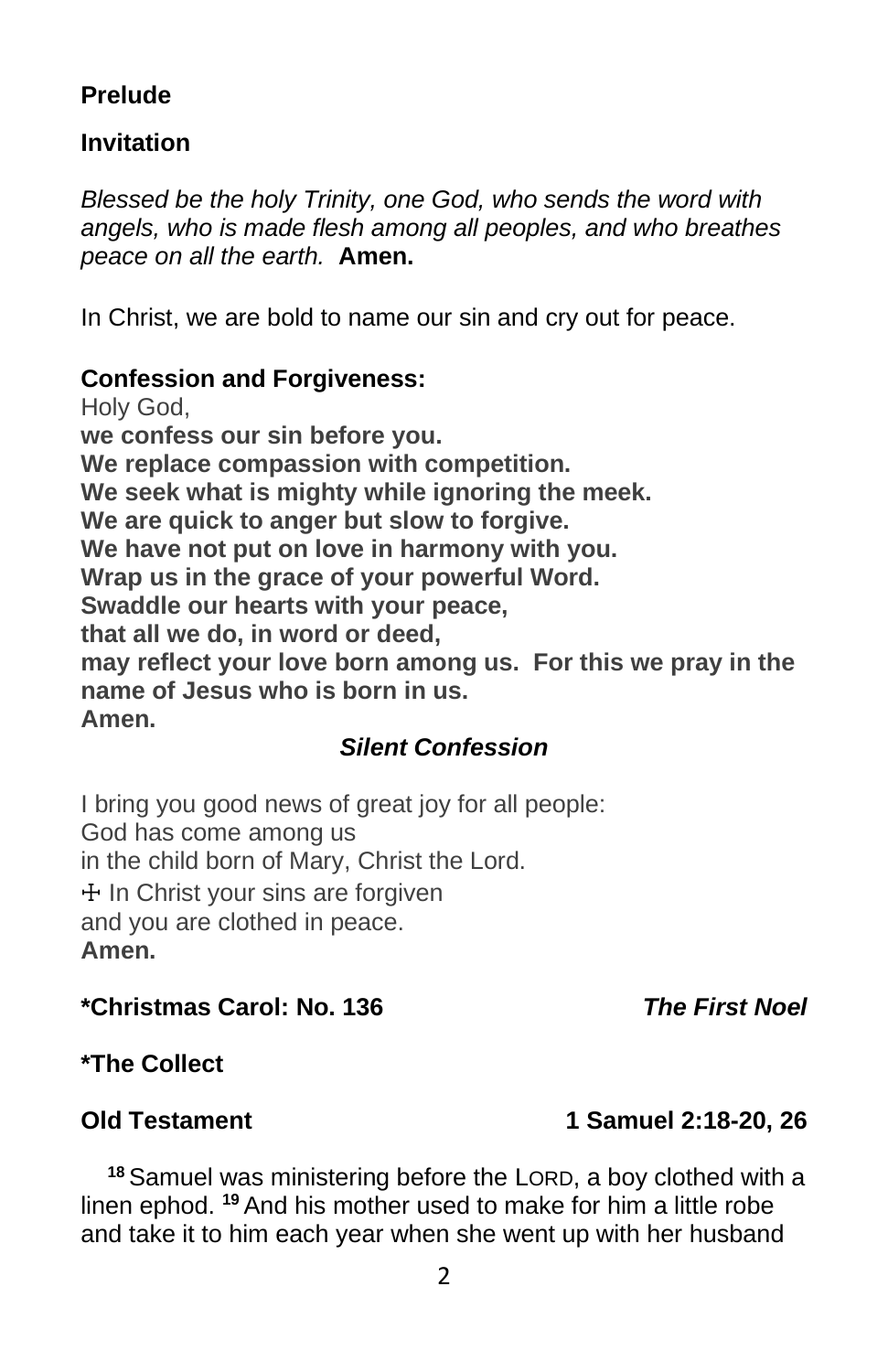to offer the yearly sacrifice. **<sup>20</sup>** Then Eli would bless Elkanah and his wife, and say, "May the LORD give you children by this woman for the petition she asked of the LORD." So then they would return to their home.

**<sup>26</sup>** Now the boy Samuel continued to grow both in stature and in favor with the LORD and also with man.  $1$ 

# **Psalm 148 – A Hallelujah Psalm** Responsively

Praise the LORD! Praise the LORD from the heavens; praise him in the heights! **<sup>2</sup> Praise him, all his angels; praise him, all his hosts! <sup>3</sup>** Praise him, sun and moon, praise him, all you shining stars! **<sup>4</sup> Praise him, you highest heavens, and you waters above the heavens! <sup>5</sup>** Let them praise the name of the LORD! For he commanded and they were created. **<sup>6</sup> And he established them forever and ever; he gave a decree, and it shall not pass away. <sup>7</sup>** Praise the LORD from the earth, you great sea creatures and all deeps, **8 fire and hail, snow and mist, stormy wind fulfilling his word! <sup>9</sup>** Mountains and all hills, fruit trees and all cedars! **<sup>10</sup> Beasts and all livestock, creeping things and flying birds! <sup>11</sup>** Kings of the earth and all peoples, princes and all rulers of the earth! **<sup>12</sup> Young men and maidens together, old men and children! <sup>13</sup>** Let them praise the name of the LORD, for his name alone is exalted; his majesty is above earth and heaven. **<sup>14</sup> He has raised up a horn for his people, praise for all his saints, for the people of Israel who are near to him. Praise the LORD! <sup>2</sup>**

<sup>1</sup> *[Revised Common Lectionary](https://ref.ly/logosres/rcl?ref=YearMonthDay.12-26-2021&off=252&ctx=+Samuel+2:18%E2%80%9320%2c+26%0a~+%0a+%0aPSALM%0aPsalm+148%0a)*. (2009). Bellingham, WA: Faithlife.

<sup>2</sup> *[Revised Common Lectionary](https://ref.ly/logosres/rcl?ref=YearMonthDay.12-26-2021&off=272&ctx=+%0a+%0aPSALM%0aPsalm+148%0a~+%0aNEW+TESTAMENT%0aColo)*. (2009). Bellingham, WA: Faithlife.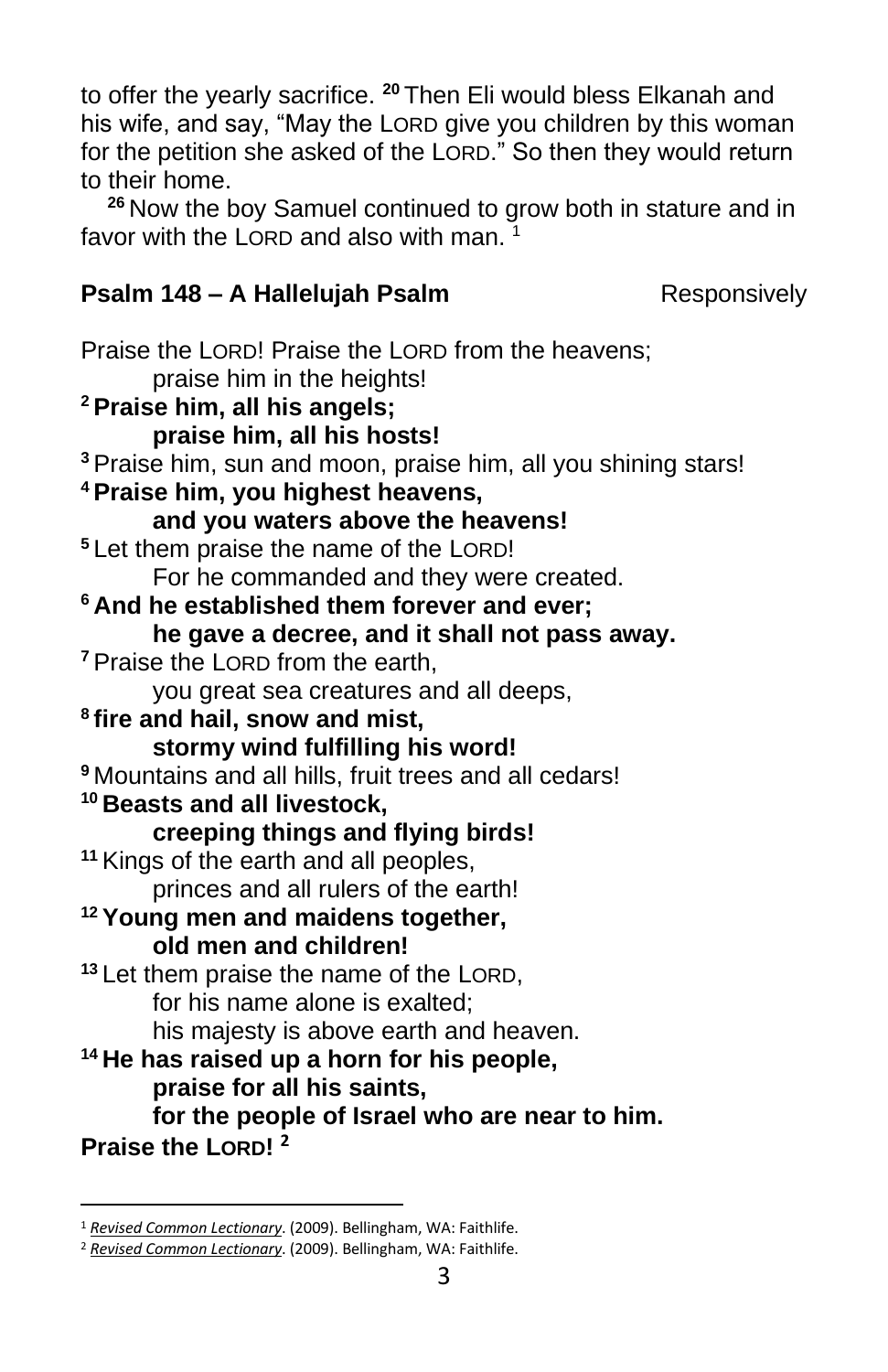#### **\*Gospel of our Lord Jesus Christ St. Luke 2:41-52**

**<sup>41</sup>** Now his parents went to Jerusalem every year at the Feast of the Passover. **<sup>42</sup>** And when he was twelve years old, they went up according to custom. **<sup>43</sup>** And when the feast was ended, as they were returning, the boy Jesus stayed behind in Jerusalem. His parents did not know it, **<sup>44</sup>** but supposing him to be in the group they went a day's journey, but then they began to search for him among their relatives and acquaintances, **<sup>45</sup>** and when they did not find him, they returned to Jerusalem, searching for him. **<sup>46</sup>** After three days they found him in the temple, sitting among the teachers, listening to them and asking them questions. **<sup>47</sup>** And all who heard him were amazed at his understanding and his answers. **<sup>48</sup>** And when his parents saw him, they were astonished. And his mother said to him, "Son, why have you treated us so? Behold, your father and I have been searching for you in great distress." **<sup>49</sup>** And he said to them, "Why were you looking for me? Did you not know that I must be in my Father's house?"*<sup>8</sup>* **<sup>50</sup>** And they did not understand the saying that he spoke to them. **<sup>51</sup>** And he went down with them and came to Nazareth and was submissive to them. And his mother treasured up all these things in her heart.

**<sup>52</sup>** And Jesus increased in wisdom and in stature and in favor with God and man.  $3$ 

# **\*Affirmation of Faith** *The Apostles' Creed*

**I believe in God, the Father almighty, creator of heaven and earth. I believe in Jesus Christ, God's only Son, our Lord, who was conceived by the Holy Spirit, born of the virgin Mary, suffered under Pontius Pilate, was crucified, died, and was buried. He descended into hades. On the third day he rose again; he ascended into heaven,**

<sup>3</sup> *[Revised Common Lectionary](https://ref.ly/logosres/rcl?ref=YearMonthDay.12-26-2021&off=329&ctx=lossians+3:12%E2%80%9317%0a+%0aGOSPEL%0aLuke+2:41%E2%80%9352%0a~+)*. (2009). Bellingham, WA: Faithlife.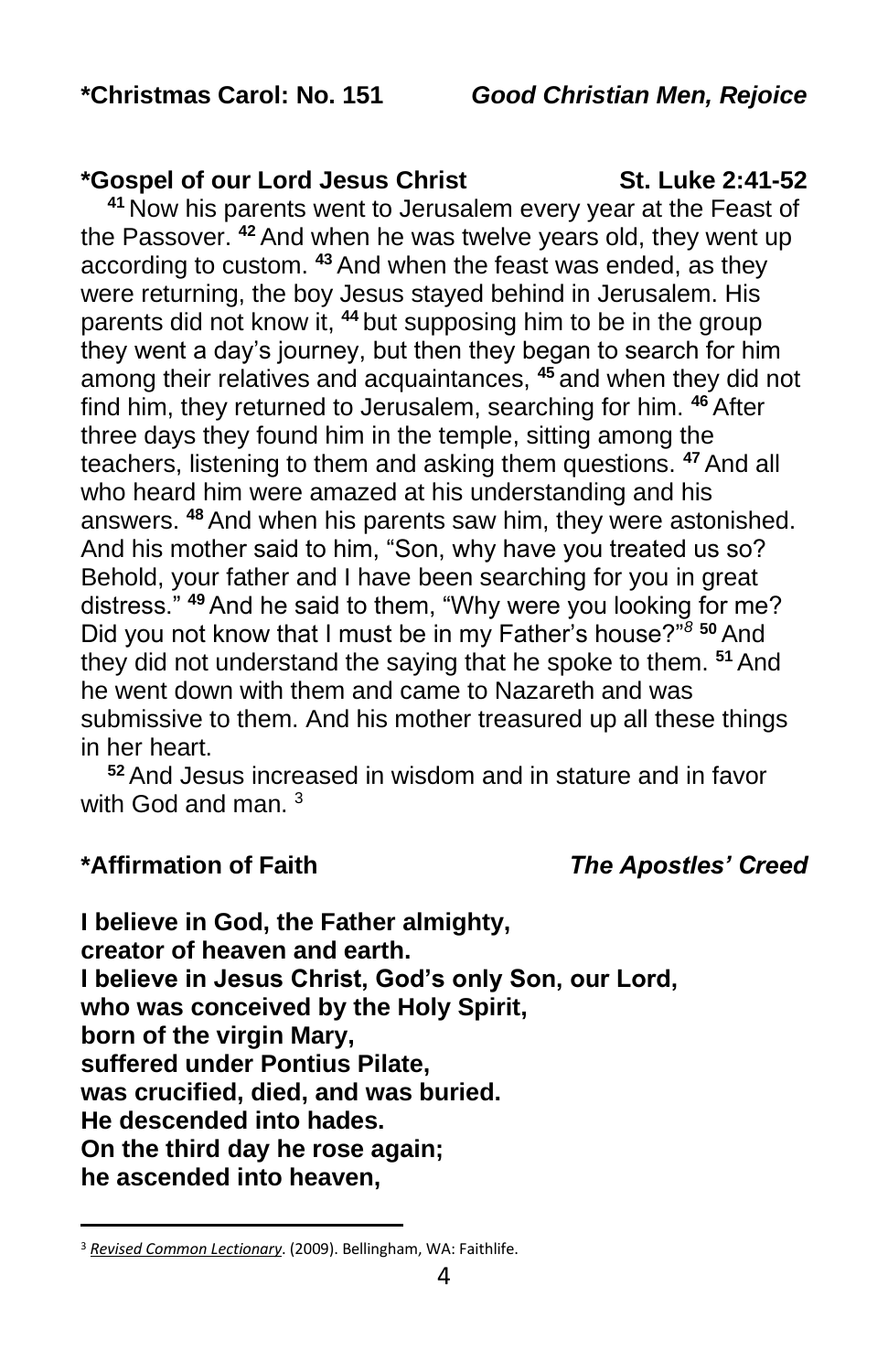**he is seated at the right hand of the Father, and he will come to judge the quick and the dead. I believe in the Holy Spirit, the holy catholic Church, the communion of saints, the forgiveness of sins, the resurrection of the body, and life everlasting. Amen.**

**Morning Prayer Our Savior's Prayer** [using **debts** and **debtors**]

# **Proclamation of God's Word "PD"** *Wisdom and Stature*

**\*Christmas Carol: No. 141** *O Little Town of Bethlehem*

**\*Dismissal and Blessing**

**\*Going Forth**

*+ + + + + + +*

# **The Saints In Action**

TODAY – *The Second Day of Christmas* 9:00 a.m. Worship 10:10 a.m. Sunday School

Next Sunday – *January 2, 2022 – The Ninth Day of Christmas* 9:00 a.m. Worship 10:10 a.m. Sunday School 6:30 p.m. Confirmation Class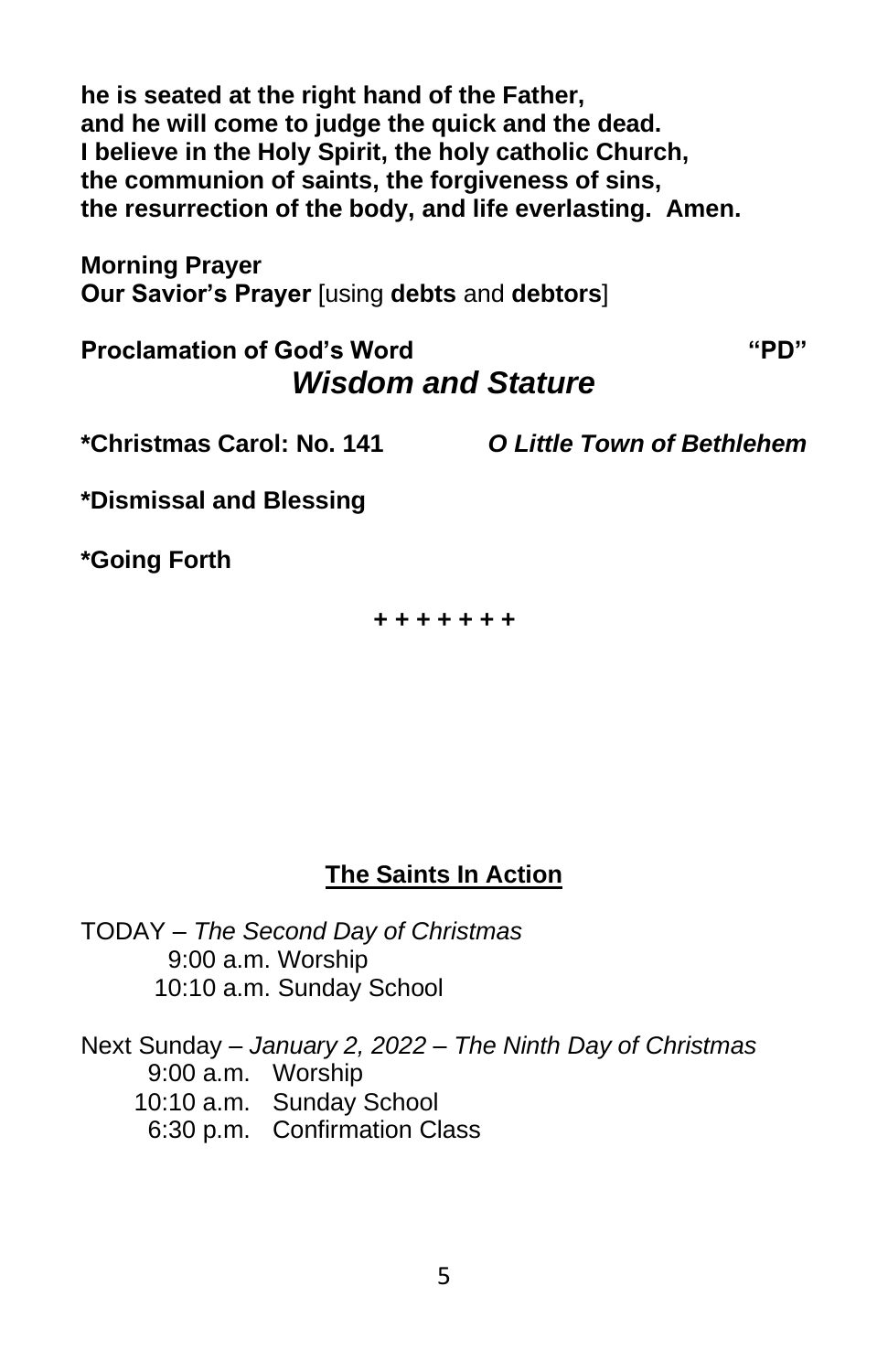# **Giving From 12/19/21**

|              | Rec       | <b>Budget</b> | Over/Under |
|--------------|-----------|---------------|------------|
| General      | \$4431.00 | \$2434.93     | \$1996.07  |
| Ben          | \$285.00  | \$213.46      | \$71.54    |
| <b>Maint</b> | \$270.00  | \$163.46      | \$106.54   |
| <b>Mem</b>   | 50.00     |               |            |
| <b>Total</b> | \$5036.00 | \$2811.85     | \$2174.15  |

Benevolence includes Food Pantry of \$70.00

**Worship Attendance: 73 Sunday School: 14**



# **Those Remembered in prayer:**

God's guidance and protection for Armed Forces.

# **Shut Ins:**

Lew & Barb Berkley, Roy Bucher, Helen Diest, Mary Forespring, Janet Gindlesperger, Cynthia Kelly, Lois Krause, Deb Luteri, Lois Saylor.

# **Healing Concerns:**

Sally Altfather, Mark Amyot, Donnie Baxter, Carol Boyer, Jim Coughenour, Pam Crooks, Larry Custer, Dana Dawson, Dawn Gindlesperger, Andrea Shaulis Harris, Barry Landis, Larry McCullen, Jennifer Miller, Bonnie Murphy, Nancy Schrock, Avis Specht, Kelly Tharp, Robin Walker, Harry and Jane Watkins, Heather Weighley, Nancy Weighley, Karen Will, Kimberly Kay Roos Zimmerman

> **Prayer Concerns:** For the Family of Jim Suder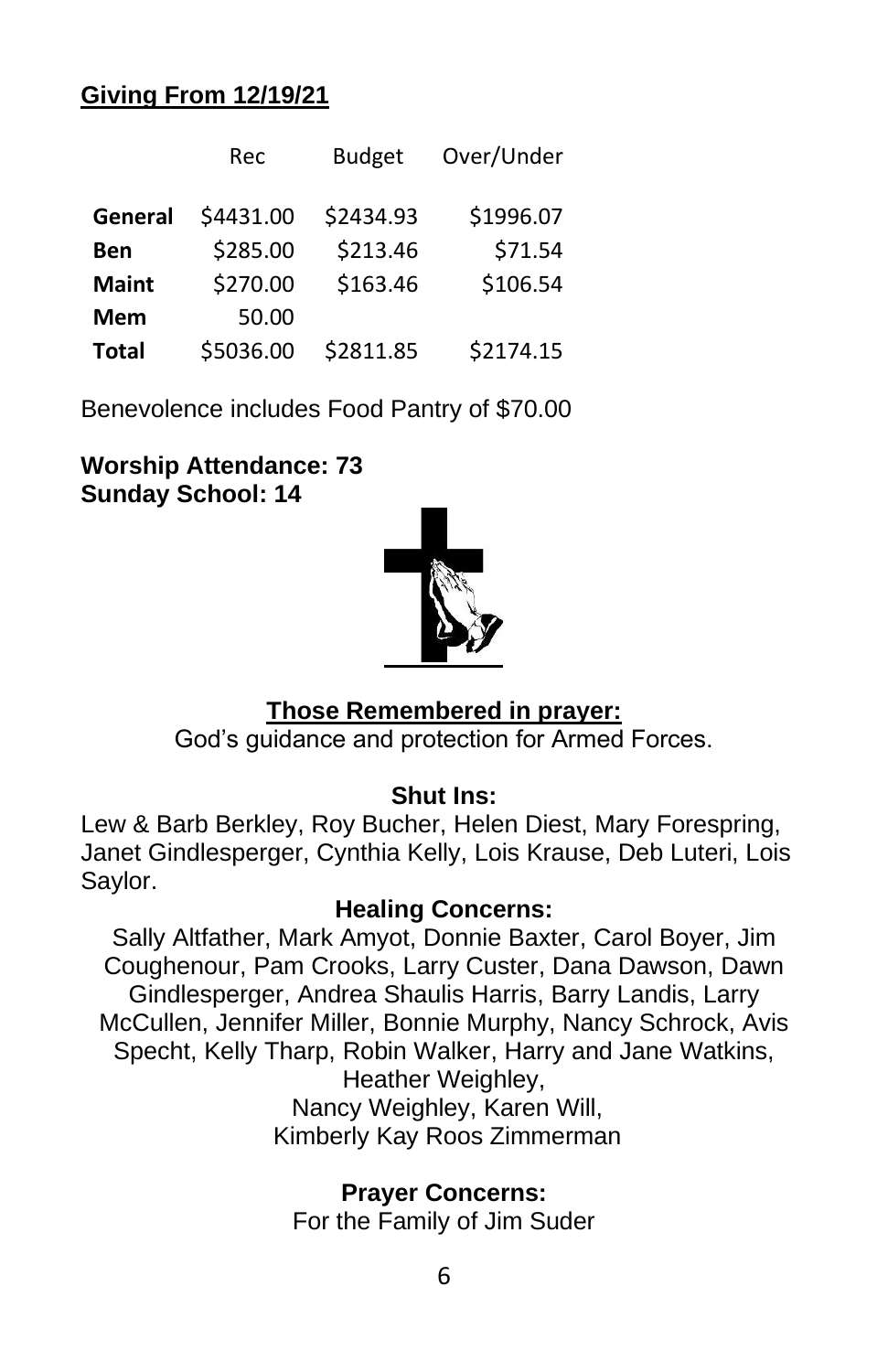#### *Where You May Find. . .*

**The Nursery:** *is on the lower level for children and their parent. A big screen TV is mounted in the room so that you may watch the service.*

#### **At the Sanctuary Entrances. . .** Large Print Bulletins **Example 20** Hearing Amplifiers

Recycling Boxes for Bulletins *These Days –* Devotional

# **Assisting in Worship**

*Sound:* Tyler Gindlesperger, Pam Bush

*Acolyte:* Matt Miller

*Flowers on the altar:* in memory of his father Poss and his mother Ruth by Dale Gindlesperger

# *The Whole Congregation in Ministry and Assisted by*

*Pastor: Rev'd Dr. David A. Williams Church Secretary: Pam Bush Financial Secretary: Renee Gindlesperger Chancel Choir Director Emeritus: Linda Gallick Handbells: Jeanne Hillegas*

#### *Church Office Hours – Tuesday through Thursday 9:00 a.m. to 1 p.m.*

Church Office Phone: 814-267-3234 Snail Mail: PO Box 86, Berlin, PA 15530 Email: [berlinucc@yahoo.com](mailto:berlinucc@yahoo.com) Website: [www.berlinucc.org](http://www.berlinucc.org/)

# **Pastor's Contact Information**

**Cell Phone: 814-241-3919 E-Mail:** [uccvicar@gmail.com](mailto:uccvicar@gmail.com) 603 Fletcher Street, Berlin, PA 15530